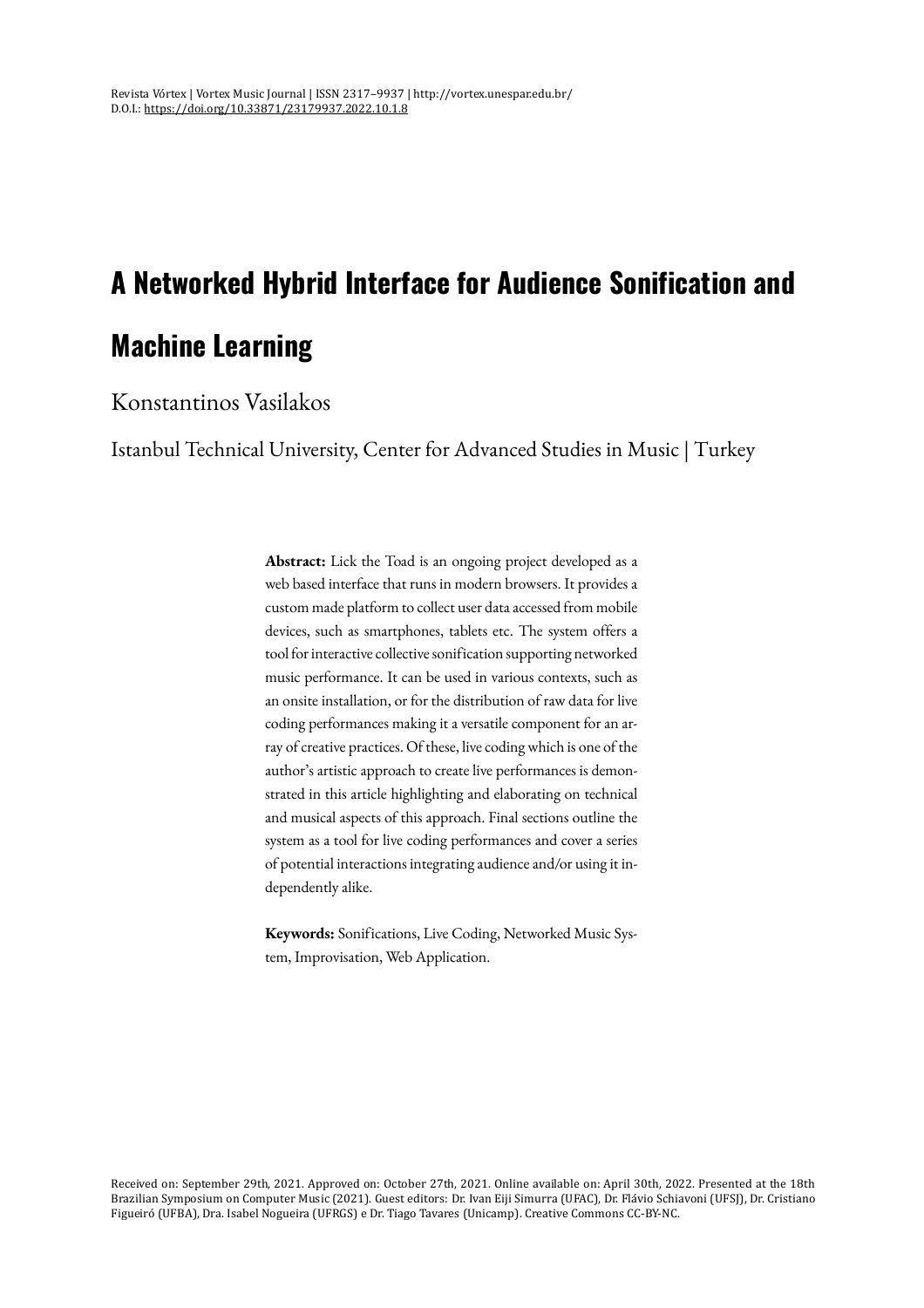he idea of network as a means for artistic experimentation is not anew in the field of electronic music. It goes back to the pioneering Telharmonium by an American inventor Thaddeus Cahill (MANNING, 2004, p.157) who was also influenced by others, such as Soemmerring's Musical Telegraph, and Tivadar Puskás' Telefonhírmondó, and the Musical Telegraph by Elisha Grey (CRAB, 2013). What was common in all these, was that they all attempted to enact the transmission of sound generated by custom made electric instruments via hitherto available broadcasting technology e.g., telegraphy and landlines. One can argue that these can be seen as primitive attempts for music distribution deploying network, which presumably paved the way to a new dimension of musical practice and artistic expression, as well as opening new challenges for artists. It allowed for the decentralization of the sonic information by transmitting the performance to various ends using radio and wired networks for telecommunications. One can see an arguably far fetched analogy with much of the current practices in the broad landscape of Sonic Arts, such as live coding and laptop ensembles which are using ad hoc networks as a means to establish real time communication and distribution of various data amongst each other during their improvisation, such as the Hub's initial attempts (GRESHAM-LANCASTER, 1998) for this paradigm of computer music networked performance. Of these, the Powerbooks Unplugged<sup>1</sup> and the Birmingham Ensemble for Electroacoustic Research (BEER)2 are using custom made libraries for network communication, such as, the Republic<sup>3</sup> and Utopia<sup>4</sup> respectively. Both running in SuperCollider<sup>5</sup> programming language as external libraries, and are used to provide coders an interaction platform in order to communicate with each other as a means to thrust their live coding performances, making ad hoc networks inherent part of their research and musical practice. T

In the wake of this performance paradigm, it helped to address some questions about *telepresence* and *liveness* via remote and distributed performers using network music systems and remote communication. Besides the distribution of various data types through ad-hoc local network some other examples using audio signals via the internet enacting remote communication include BEER's "Recalibrated" performance of a live coding piece entitled *Pea Stew*, an adaptation of Nick

<sup>1</sup> See http://wertlos.org/pbup/

<sup>2</sup> See http://www.beast.bham.ac.uk/offspring/beer/

<sup>3</sup> https://github.com/musikinformatik/Republic

<sup>4</sup> https://github.com/muellmusik/Utopia

<sup>5</sup> https://supercollider.github.io/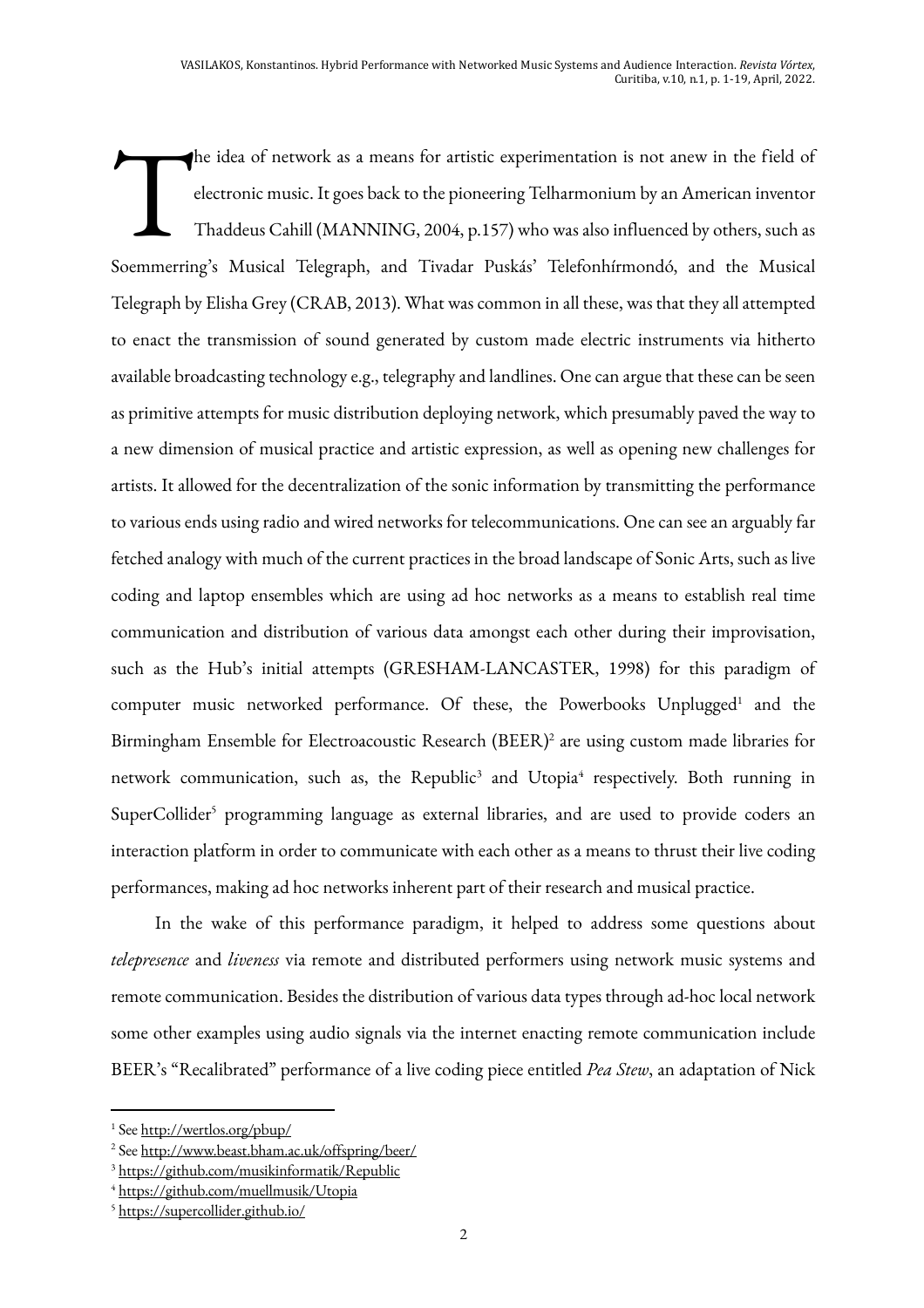Collins' Pea Soup, and the Symphony in Blue 2.0 by the Istanbul Coding Ensemble<sup>6</sup>, a live coding performance based in Kamran Ince's composition entitled Symphony in Blue (2012)<sup>7</sup>. While the former piece involves the feedback of audio signals amongst remote coders the latter uses piano signal for machine listening utilization both locally and remotely using SonoBus $^s$ , a low latency state of the art audio transmission software. Lastly, besides network being used as a medium to distribute audio information and/or data, some works have used directly its inherent elements, for example the Network Ensemble has used real time sound representations of raw packets from WiFi networks (SMITH AND TACCHINI, 2017), and Chris Chafe's music work entitled Ping (CHAFE, 2001) used the network's ping latency information to modulate sound synthesis parameters.

### **1. Sonification and auditory display**

Sonification is the practice of rendering data to sound (HERMANN et al., 2011; WORRALL, 2019). Real time streams of data or static data sets can be used as raw material to build wave forms or create associations between data streams and sound synthesis parameters. This simple yet fertile approach for experimentation has been widely explored in the field of the Sonic Arts and digital arts alike. Examples include and the deployment of astronomic and environmental readings to particle collisions data.

In addition, sonification practice has been the workhorse for both artistic and educational outreach. Given the technical affordances sonification can be explored as web applications and can run in browsers of mobile devices, such as smartphones, tablets, and whatnot. This provides a personal exploration tool and at the same time it offers decentralized environments<sup>9</sup> which were previously unexplored due to the need of specialized background. Consequently, this opens up to non-technical backgrounds and the interested layman. Similarities in approach, includes IPSOS<sup>10</sup> (VASILAKOS et al., 2020), a web-based application that runs on any modern browser and allows for the real-time sonification of data from the Large Hadron Collider, at CERN, in Switzerland.

<sup>6</sup> See https://konvas.netlify.app/ice/

<sup>7</sup> See http://www.kamranince.com/html/compositions.php?id=189&page=

<sup>8</sup> https://sonobus.net

<sup>9</sup> Decentralized environments refer to the standard model of laptop performances where the interaction relies on the standard human computer relationship with the sonic generation.

<sup>10</sup> http://ipsos.web.cern.ch/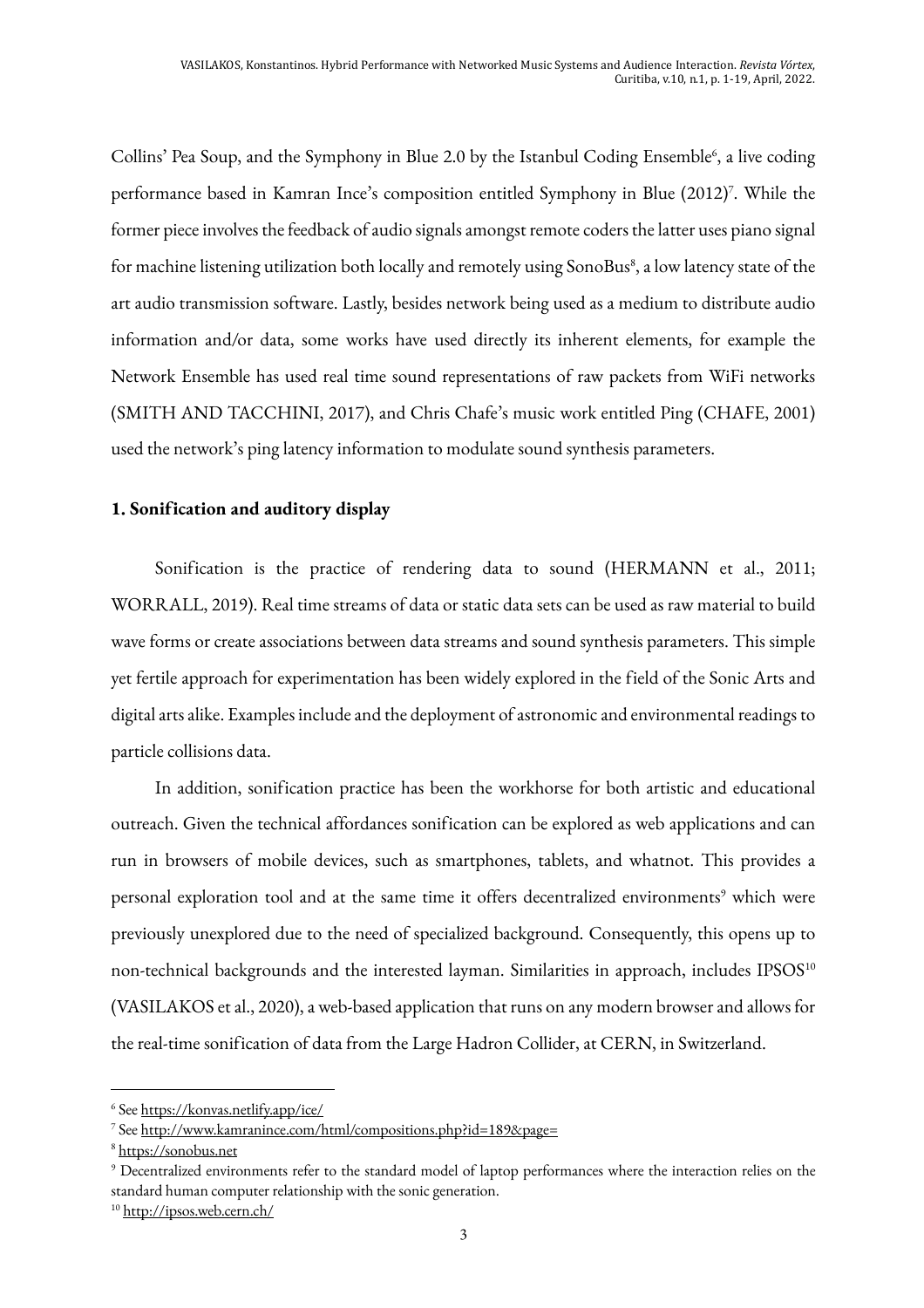## **2. Machine learning and the (Sonic) arts**

Some examples that highlight using machine learning in music practice include Marije Baalman's "The Machine is Learning" (BAALMAN, 2020), Sonami's and Fiebrink's (FIEBRINK AND SONAMI, 2020), and Sturm's work in the field (L. Sturm and Ben-Tal, 2017). Due to the development of machine learning modules in the browser, it allows for control without the need for specialized skills and interact with training and control of neural networks. This seems to be also observed by Amershi: "IML enables even users with little or no machine-learning expertise [to] steer machine-learning behaviors through low-cost trial and error or focused experimentation with inputs and outputs" (AMERSHI et al., 2014).

## **3. Lick the Toad**

Lick the Toad offers an interface to interact with other users that are connected in an ad-hoc network and share their positions to one another and at the same time train a model of a neural network using this activity. The interface runs in mobile devices and modern web browsers as seen in figure 1.

The neural network is implemented using the ML5 library<sup>11</sup>, which offers monitoring possibilities as seen below in figure 2. For an overview of the system see this link<sup>12</sup>.

<sup>11</sup> https://learn.ml5js.org/#/reference/neural-network

<sup>12</sup> https://tinyurl.com/2jk5bvyf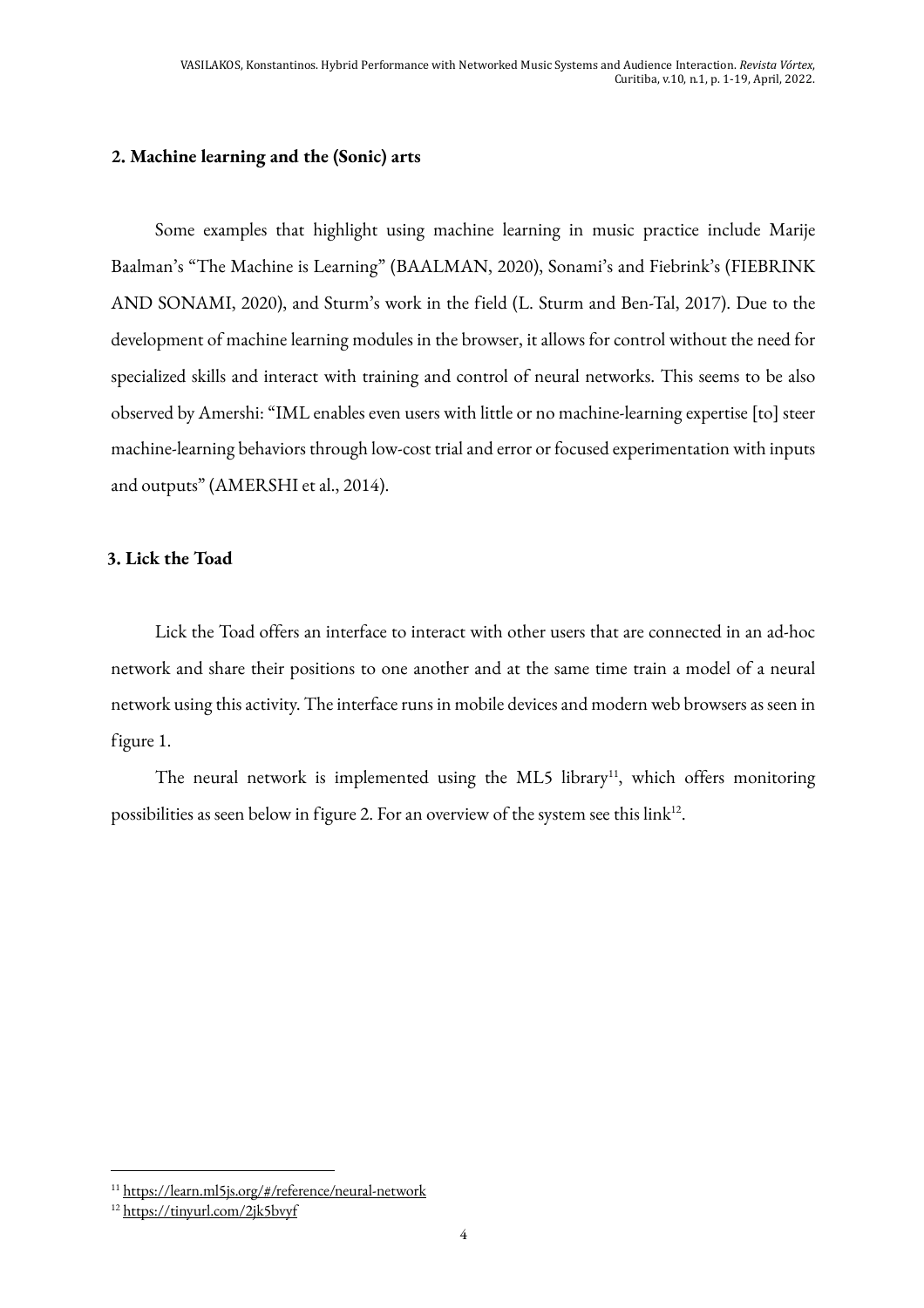

Figure 1 – User Interface of Lick The Toad.

It is an open source project and can be found at this link<sup>13</sup>. Besides of the training data generation the users can also engage in collective prediction process and collaborate with each other to build a collective work e.g., providing it is placed as an interactive sound installation. Due to the variability of the data, it can be safely speculated that it may allow for a wide range of unpredictability of the musical outcome. This assumes the unlimited associations between data streams and sound, enabled by mappings that one has to establish with the sound generation modules in advance. The project is using SuperCollider but any platform such as Max/MSP<sup>14</sup> and Pure Data<sup>15</sup> can be employed using Open Sound Control<sup>16</sup> (OSC) communication. Thus, the platform allows for active engagement with the sound generation instead of experiencing a musical work that was created with a digital musical instrument (e.g., as seen broadly in NIME community), which often may be viewed by the audience as a black box requiring programming dexterity and/or technical background in music technology.

<sup>13</sup> https://github.com/KonVas/lick-the-toad

<sup>&</sup>lt;sup>14</sup> https://cycling74.com

<sup>&</sup>lt;sup>15</sup> https://puredata.info

<sup>16</sup> https://www.cnmat.berkeley.edu/opensoundcontrol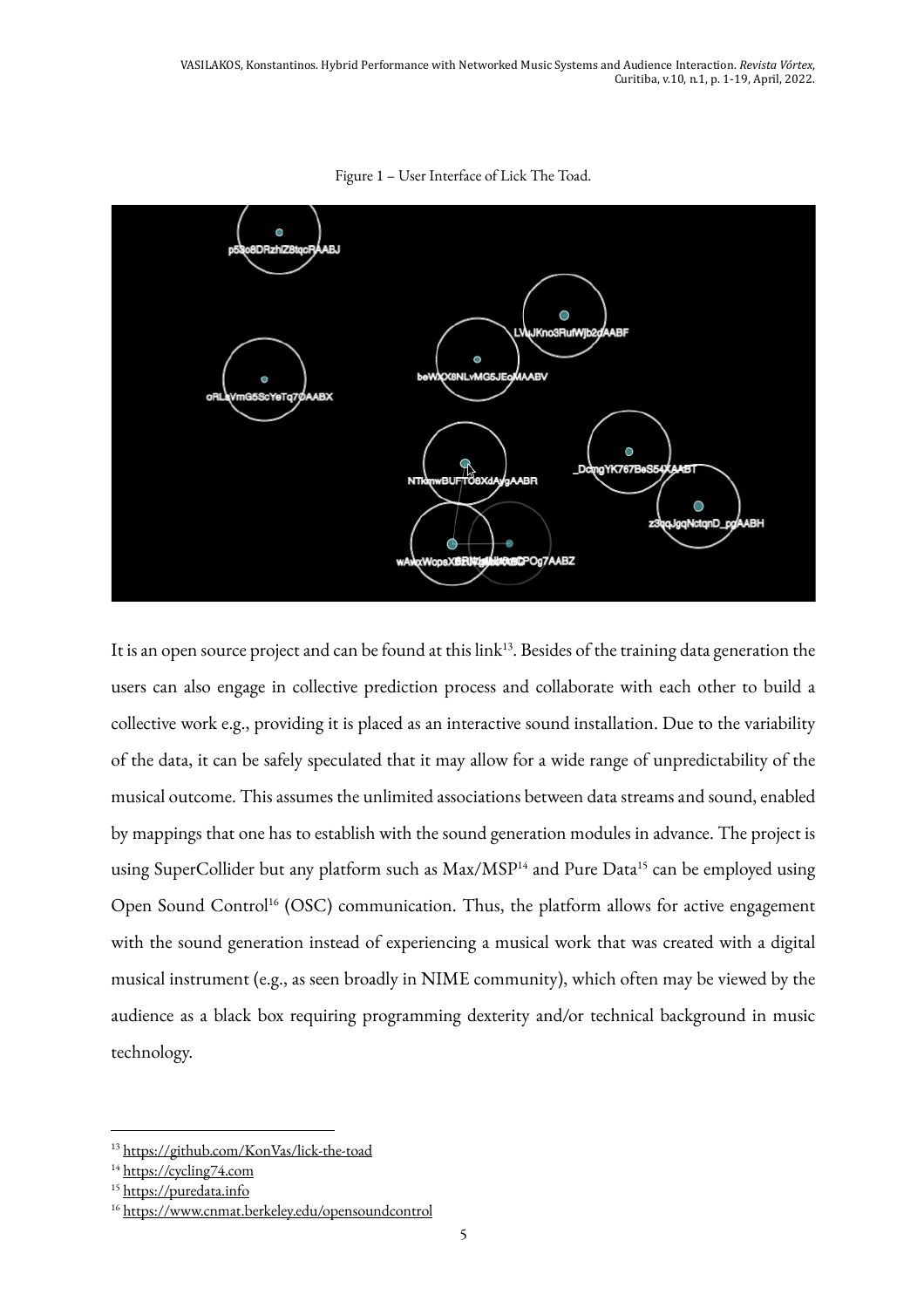

Figure 2 – Visualization of Collected Values and Training.

#### **3.1 Collection and training**

The interface involves a single object which transmits to all connected users continuously its *X* and *Y* positions as float values relative to the screen borders of the device, see figure 1.

While someone may interact with the rest of the connected users they can see a string of the ID, which represents each user currently in the system. The system then is able to collect the data and render it to a normalized range of 0.0 – 1.0 and start the training process.

In addition to the *X* and *Y* values of the object, the user is able to add a target/output value. A snippet of the collected data prior of normalization can be seen in the "*data"* JSON snippet at the end of this paragraph. The *YS* is the output value, that is the targeted value for prediction here represented as *frequency*. Numerous iterations and similar data sets using this template are stored in JSON format, the file can be saved locally in order to load the model and/or run the training process again later. One can add other targets instead of *frequency* according to the needs providing that it follows the same format. The interface also creates visualizations of the receiving data using Bezier curves 17 as seen in figure 3.

<sup>17</sup> https://tinyurl.com/ykd6ywnu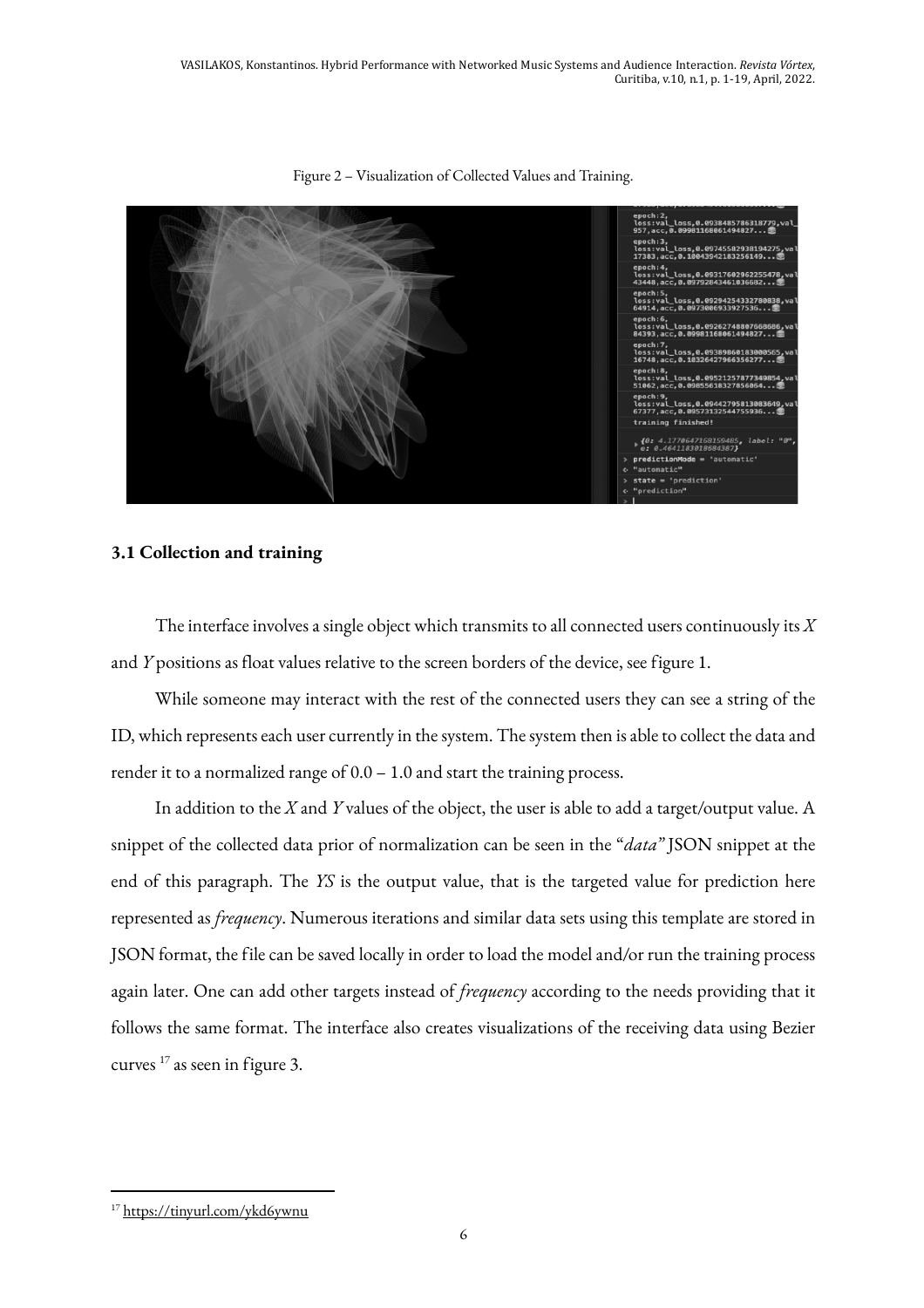```
{
   "data": [
     {
       "xs": {
          "x": 226.322645526962,
          "y": 84.91814510458188
       },
        "ys": {
          "frequency": 660
        }
     }
]
}
```




#### **3.2 Training the model**

The platform offers a minimal interface to start the various actions of the interface, such as collecting and training the model of the neural network. These actions are triggered using the native keyboard of the device.

#### **3.3 General overview of the interface.**

It can be also monitored via the terminal window of the web page providing information about *loss, epochs* etc. of the training progress (see figure 2).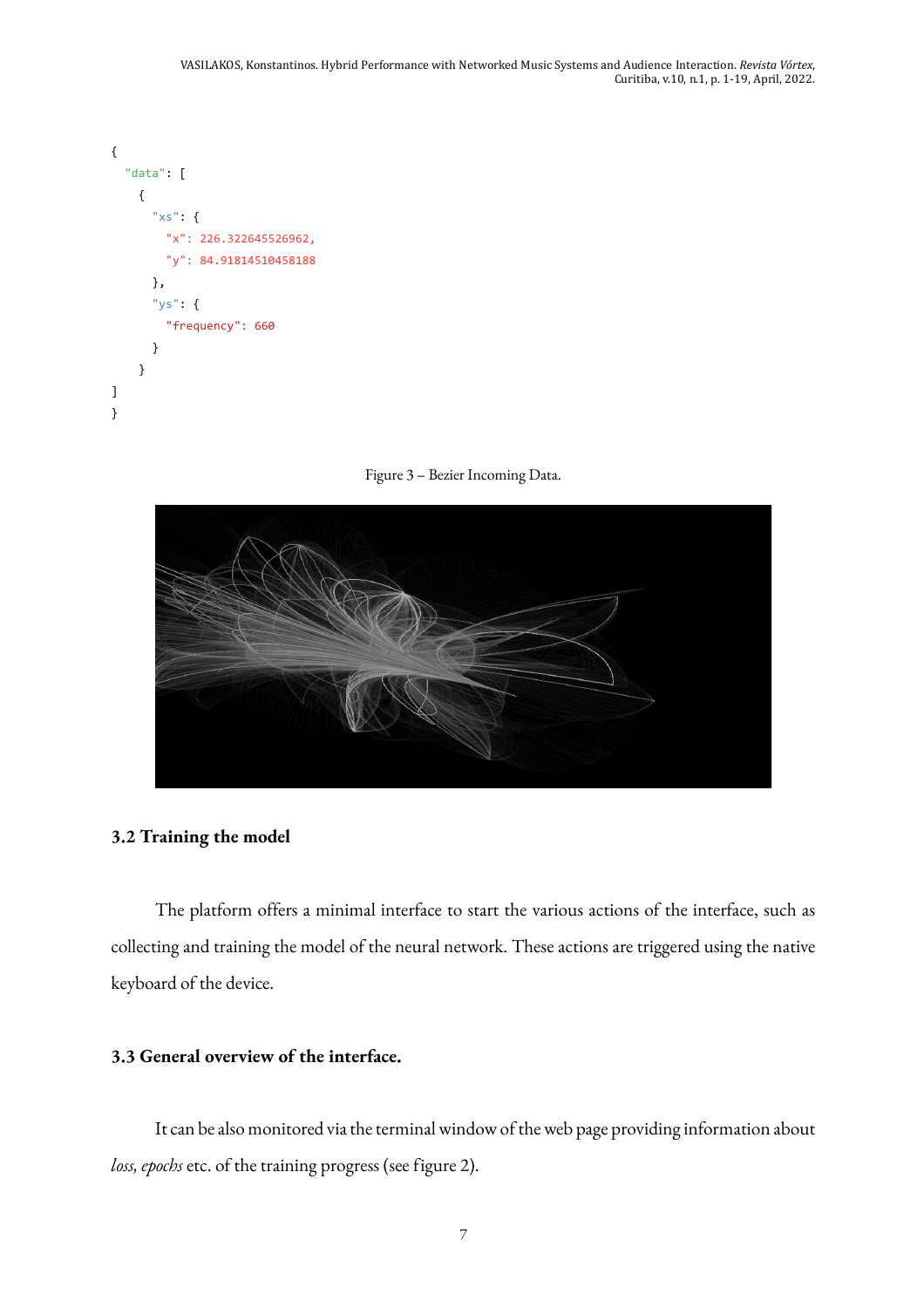## **3.4 Prediction and output**

Once the system completes the training it starts generating prediction values based on the model, and triggering float values corresponding between the proximal points, for example, a user might enter some input data and declare it as *low*, *mid*, and *high*, their corresponding values (80, 220, 660) respectively; The output value will provide a continuous float number known as *regression value* (=x) between the targets, that is between *low* and *mid*, then this will be:

$$
low \leq x \leq med
$$

The selection is based on a cursor according to its relative *X, Y* positions. This is controlled manually or randomly using a Perlin noise operator <sup>18</sup> as shown in figure 4.



Figure 4 – Cursors Controls Trigerring Regression Data.

#### **3.5 Mapping interaction**

In addition to sending the regression value for sound mapping, the system also outputs the *X* and *Y* position of the cursor, that is, *X* and *Y* float numbers. For example, providing the cursor is between two points that are logged as *low* (=80.0) and *mid* (=220.0) the system will provide a value

<sup>18</sup> https://p5js.org/reference/#/p5/noise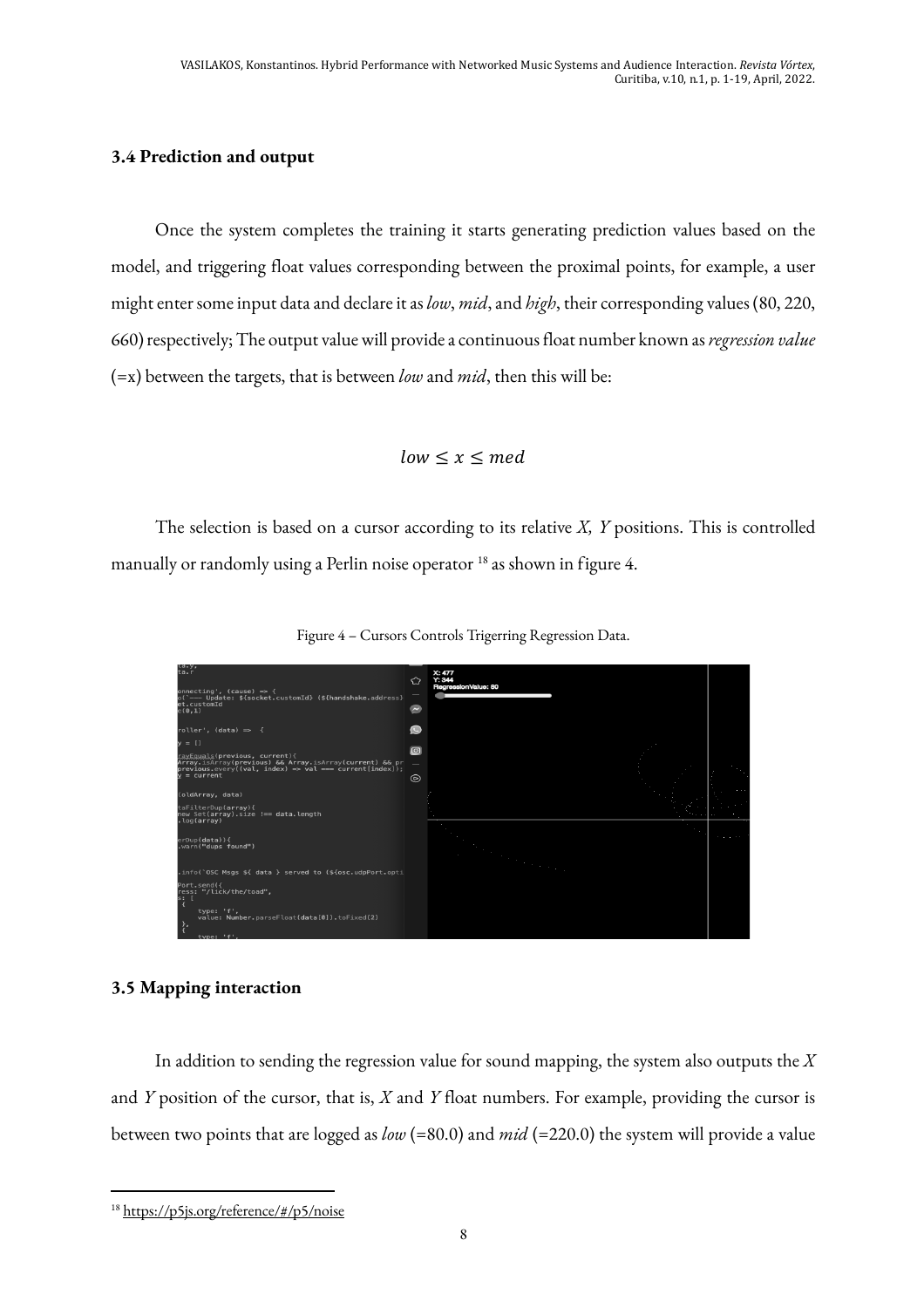according to the proximity of these two and the same stream of the OSC message *X* and *Y* will be added. This format was found to be the most convenient for mapping the values to higher level musical parameters, such as frequency or duration to synthesize a sonic event.

The system can host diverse classification according to the nature of the input/output data, and thus generate a broad range of value range and mapping with sound sources accordingly. That allows the system to provide a versatile tool for experimentation in a sound synthesis context, instead of something that can be used only in a specific context and/or predetermined way which was devised by the author. For example, in live coding performances the system can acquire other data types to train the neural network. Successful tests using data to train the model generated from SuperCollider and used for live coding are also possible as seen in figure 5.





After the model is created it can be stored locally in the computer's hard disk and load again later for using it with other sound sources and software for musical creation.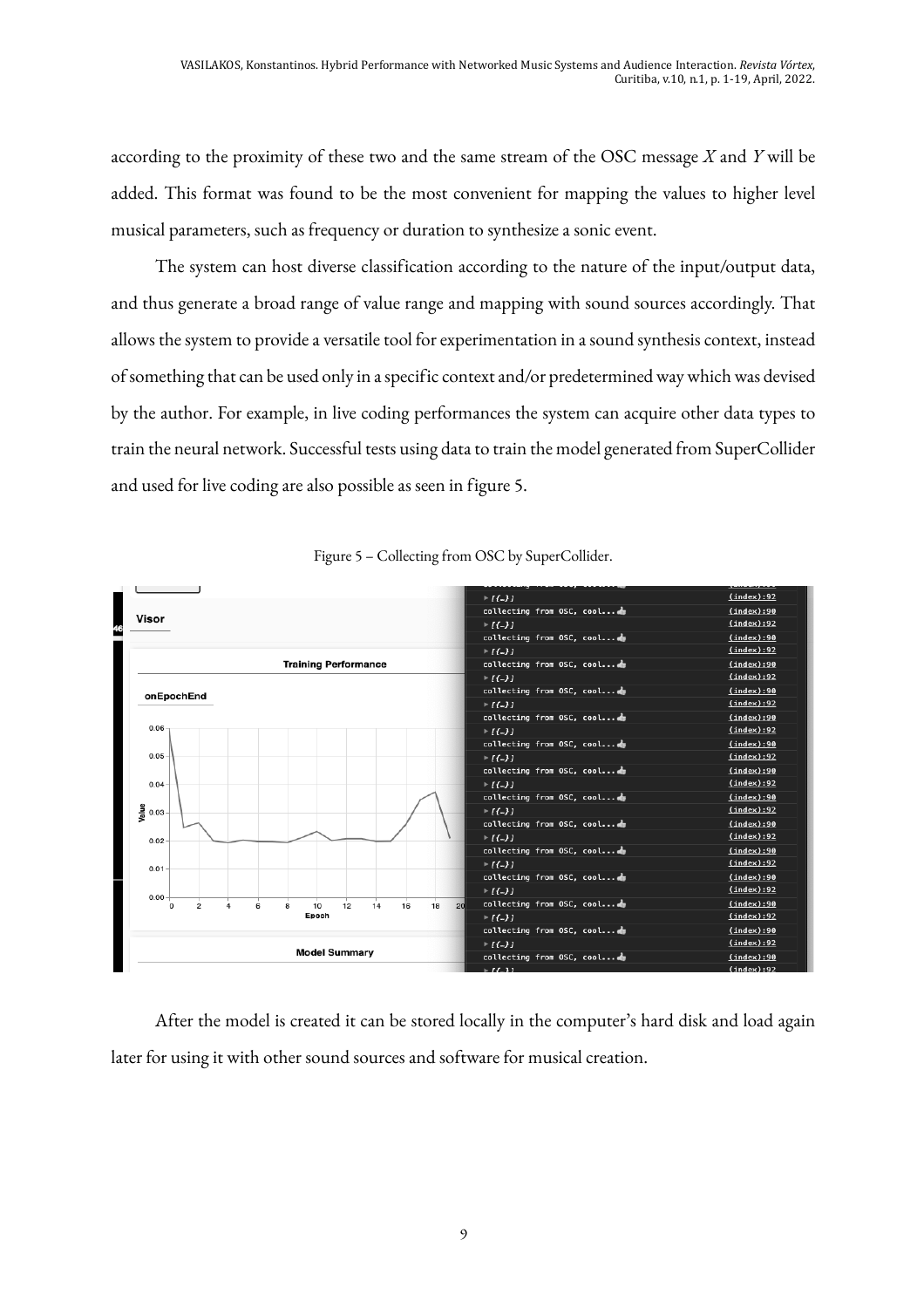## **3.6 Technical Details**

TensorFlowJS19, is a library for machine learning in the browser. ML5 is built on top of TensorFlow. It offers a higher level interface to implement machine learning in the browser including neural networks, pose recognition, and image prediction using pre-trained models offered by MobileNet<sup>20</sup>. More information about the library is found at this link<sup>21</sup>. To provide real time data distribution amongst users the project is using Socket.io<sup>22</sup>, a library that is designed to provide to applications real time communications, such as event handling. To communicate with SuperCollider the project uses OSC communication implemented with OSC.js<sup>23</sup> library. NodeJS<sup>24</sup>, the runtime of JavaScript also provides a local web server, which is built on top of the interface. This is also tested on a Raspberry Pi 3 Model B<sup>25</sup>. The visualizations are built in P5JS<sup>26</sup>, a link to the script can be found at this link27.

### **4. Creative Outcomes**

While the project is designed to support a diverse context of sound making and neural network integration, a selection of potential settings is covered in order to demonstrate some of the capabilities of the system, that is, live coding at its initial stages of explorations with Lick The Toad.

More specifically, the system is a non-opinionated application that can be used in various ways such as, using data from logged users as onsite installation using data from bystanders, or various streams generated by other applications i.e., SuperCollider, and thus it can be presumed that it may be an interesting asset in an array of creative settings as follows.

<sup>19</sup> https://www.tensorflow.org/js

<sup>20</sup> https://github.com/tensorflow/models/tree/master/research/slim/nets/mobilenet

<sup>&</sup>lt;sup>21</sup> https://ml5js.org/

<sup>22</sup> https://socket.io

<sup>23</sup> https://github.com/colinbdclark/osc.js

<sup>24</sup> https://nodejs.org/en/

<sup>25</sup> https://www.raspberrypi.org/products/raspberry-pi-3-model-b/

<sup>&</sup>lt;sup>26</sup> https://p5js.org/

<sup>27</sup> https://github.com/KonVas/lick-the-toad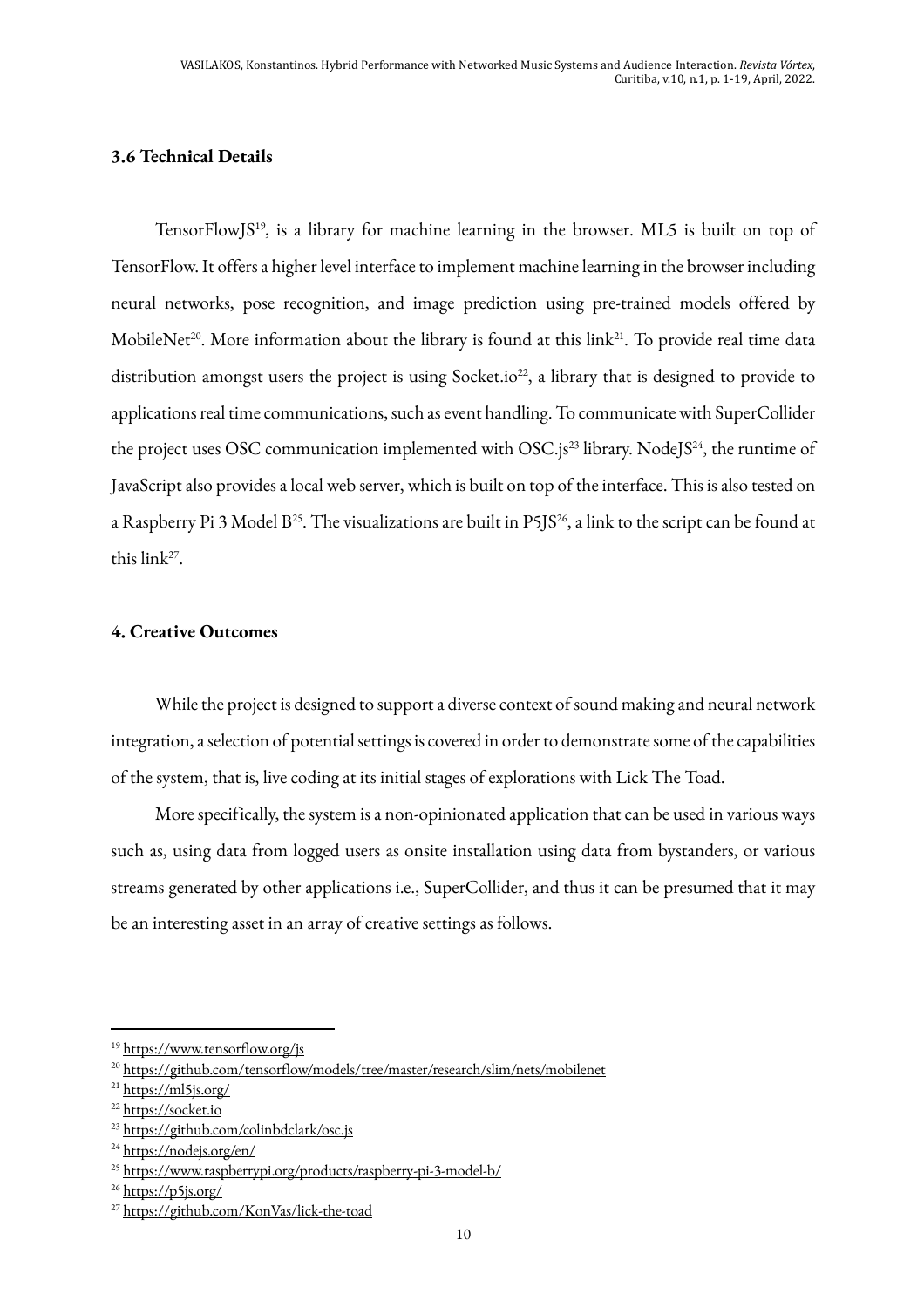Next sections outline the system as a tool for live coding performances and cover a series of potential interactions integrating audience and/or using it independently alike with SuperCollider.

### **4.1 Live coding and audience participation**

In the context of music, live coding is the real time alteration of source code of programs that generate sound or visuals. A performer is able to interfere in the sound synthesis processes by modifying the state of the program while it is running by adding, suspending and changing the structure of the algorithms at hand (COLLINS et al., 2003; NILSON, 2007; ZMÖLNIG and ECKEL, 2007) (COLLINS et al., 2003; NILSON, 2007; ZMÖLNIG and ECKEL, 2007).

It has been established as an emerging computer music paradigm with many enthusiasts using various tools and environments for improvising and tweaking source code in front of the audience, as well as forming various communities, such as the Algorave (LUKA, 2019), and laptop ensembles, such as BEER, Cybernetic Orchestra<sup>28</sup>, and PowerBooks Unplugged.

Live coding community in general has a dedicated organization named Toplap<sup>29</sup>, the home of live coding, which also includes a list with notable artists as well as information about tools and environments or events dedicated in this performance practice.

Audience participation has been deployed in computer music practice in many forms using various tools and media empowered by web technologies and commonly used hardware i.e., smartphones and tablets (ARAÚJO et al., 2019; MATUSZEWSKI, SCHNELL and BEVILACQUA, 2019; HÖDL et al., 2020; VASILAKOS et al., 2020) to build collective interactions amongst local and remote users alike.

Lick the Toad aims to provide a general platform to interact with the audience and communicate while live coding. That is, the audience is able to steer the coder's decision by sending data that is generated from their smartphones. Turning live coding performances look less esoteric and opening to the public not only in a conceptual level but in a collaborative way.

<sup>28</sup> https://global.mcmaster.ca/activity/cybernetic-orchestra/

<sup>29</sup> https://toplap.org/wiki/Main\_Page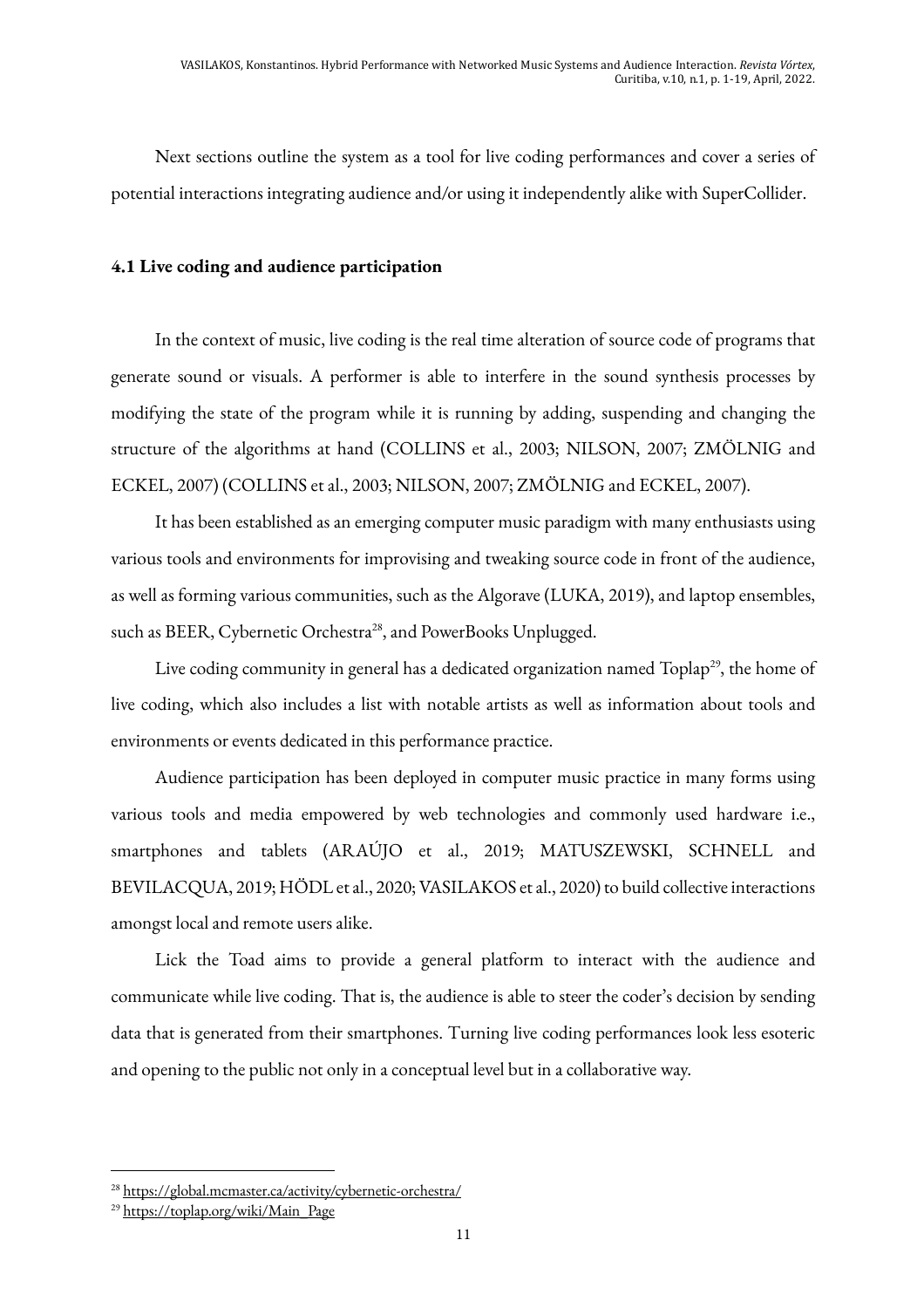This enables them to engage in the performance instead of behaving passively as sole auditors during the performance. While this opens up to new possibilities for live music making, it also poses new challenges, which can be examined using this platform embedding neural networked capabilities while exploring with live coding improvisation techniques.

Specifically, one of the practical uses of the system is that it can reflect on the questions which arises by such interaction, that is, from live dialogue between the audience and coder, and how the former is influencing the later's decision while performing.

The following elaborates in a demonstration of a video $30$  which was created as a proof of concept. It aims to demonstrate the system as a pilot strategy as in real life circumstances i.e., used with more than one user input from audience.

While live coding is an improvised performance practice by definition, it can embody other dynamic inputs, such as indeterministic data ranges which arise by the incoming streams of data of the system. For example, providing decisions in the mapping between the incoming data and sound synthesis parameters.

Incoming data from the platform is received from the system using OSC including the regression values and x, y, values of the cursor from the user's interface (see figure 3). The OSC receivers can be adjusted and modified in real time without breaking the flow of the streaming input.

Another potential approach the performance would include, generating the prediction values and streaming them to SuperCollider, which it can adapt the data in additional functions that entail specific sounds to be triggered alike, e.g., *low, mid, high*, yet a very limited example for expressing the concept, as the targets can be adapted to much more detail and provide more sophisticated predictions based on the trained model.

The coder then is also able to improvise with the sound generation sources in SuperCollider in real time using all live coding techniques accordingly, (e.g., using JITLib in SC). During this performance one can explore live mapping strategies and its variants between the classification/prediction streams from the platform and the sound design algorithms generating an unpredictable musical outcome every time the system reiterates over the generation of prediction data.

<sup>&</sup>lt;sup>30</sup> Find the video at this link (https://www.youtube.com/watch?v=c6P8fg9f8qw).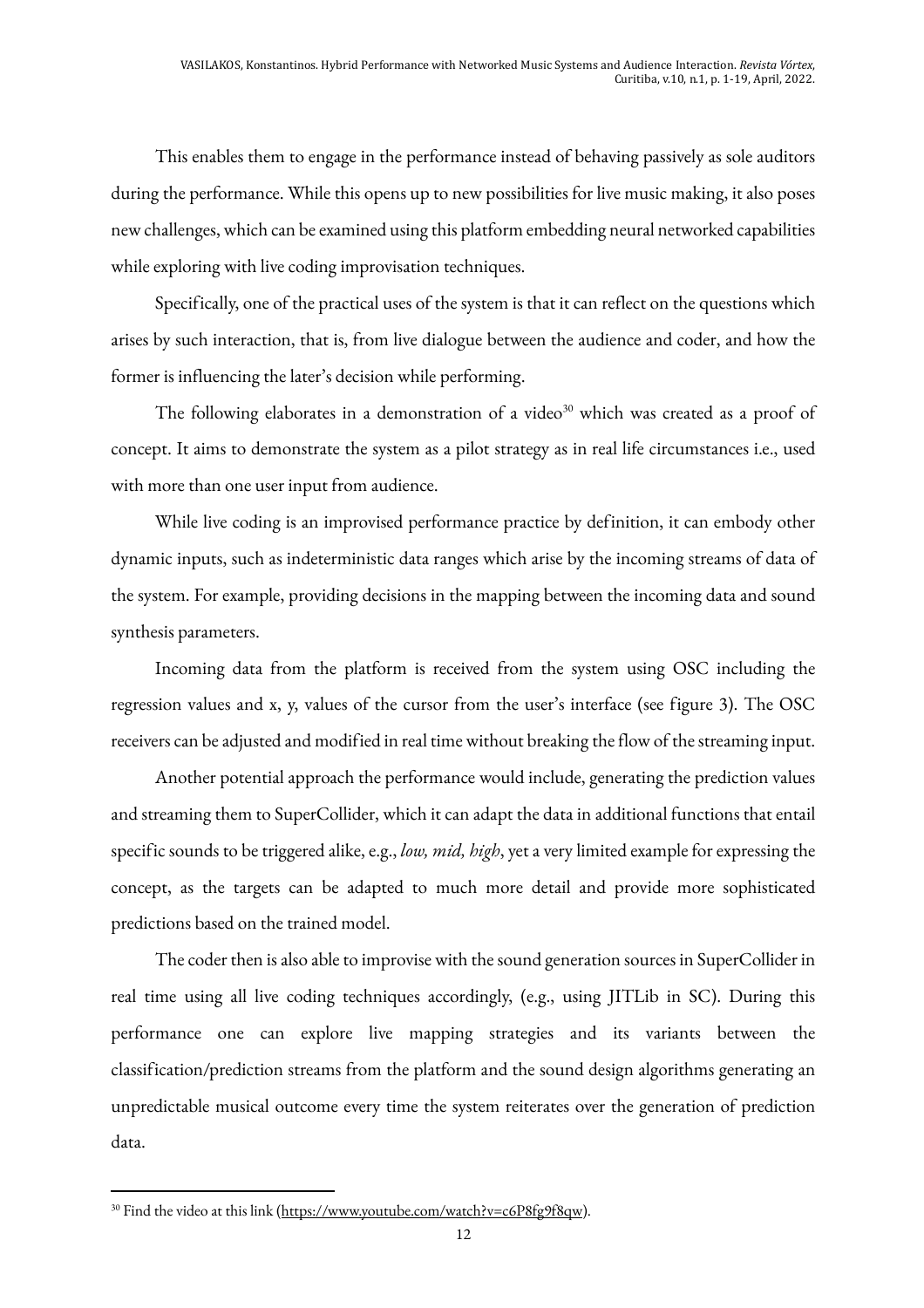The regression values are written in a buffer which is rendered in a format which a custom made player is reproducing the contents of the buffer. Therefore, the performance in the video elaborates on using this as audio source for several post processing modules, such as pitch shifting, and tweaking its parameters using live coding techniques while it is running, as seen at end of the video.

Any mapping is possible but for demonstration purposes the brief video shows incoming regression values being mapped to several parameters of a sounding module. At the first seconds of the video the streams are viewed in the bottom of the SuperCollider application's, which is known as the post window.

At the same time a window of graphic interface with faders shows the controls of the sounding modules fluctuating due to the variability of the regression values.

The interaction scenario and goal of the prediction of the neural net here is that some input values were fed and classified as low, med, and high. That means that when the cursor which represents user's movements in the interface will associate the x, and y values of the cursor with the targeted values that were used during the training. Therefore, the regression values correspond to these values accordingly. But as mentioned already any target values can be used and adjust the system with minimum tweaking of the source code of the platform to provide functionality for diverse inputs and targeting (output) values accordingly.

Further more in the video demonstration the live coding performance shows how the coder is modifying the source code of the sound algorithms and the parameters of those in real time, allowing for a wider range of sound manipulation and musical interpretation of the incoming streams of values.

#### **4.1.1 Training with SuperCollider**

While the idea of training started initially by using user's data when designing the system, for the live coding performances the input can be generated from SuperCollider alike. That is, any sort of data that can used from SuperCollider's data generators or an external interface, such a hardware controllers bind to SuperCollider, can be used to train the neural network. In this way, the live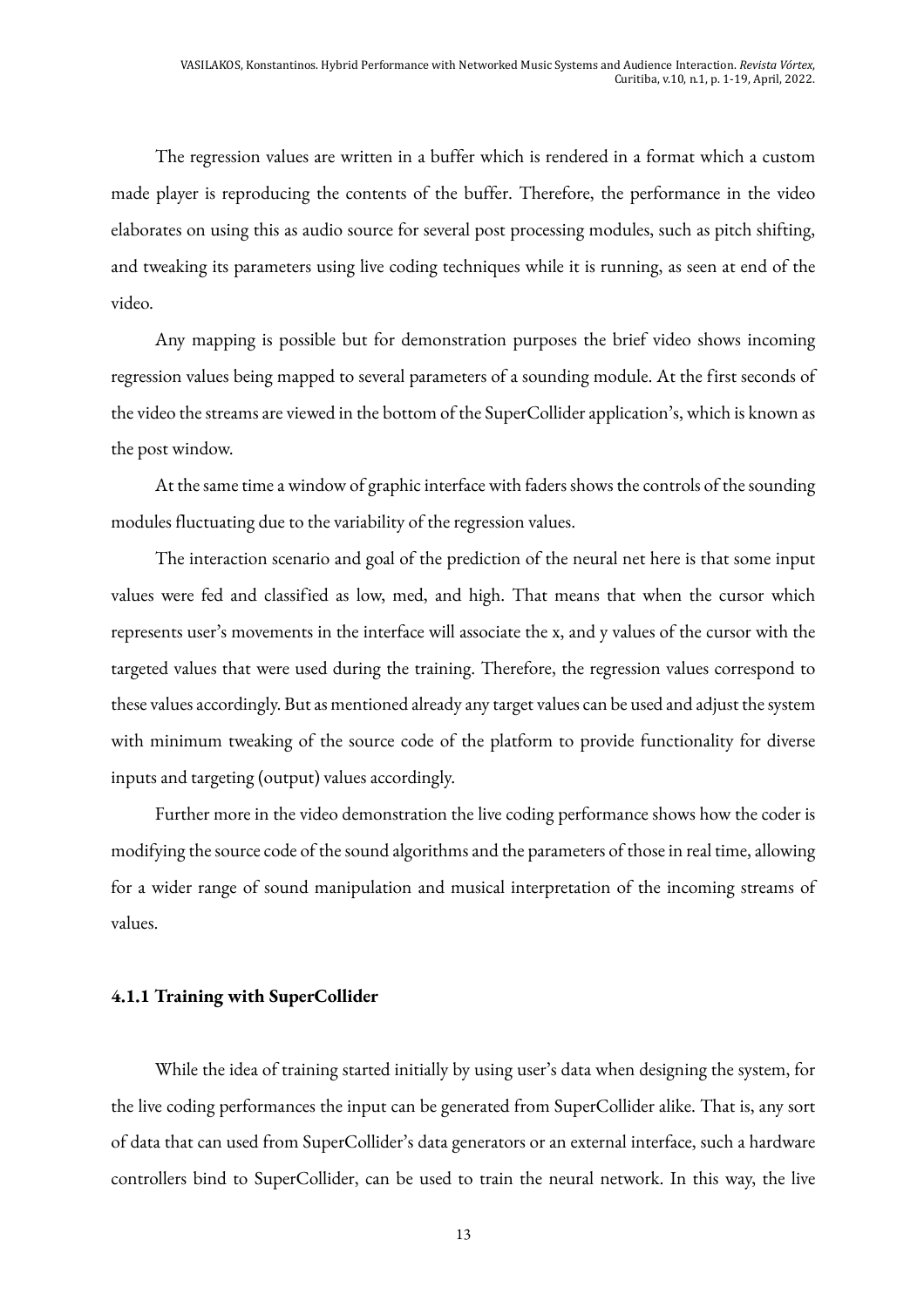performance can take place more autonomously, for example, the coder will be generating some input and train the system. For demonstration purposes, some random operators were used to generate some values that are associated with the targeted labels, that is, low, mid, high. Code below shows the implementation. Streaming data was communicated to the server of the app using OSC from SuperCollider (see figure 5 and figure 6).

```
(
n = NetAddr("127.0.0.1", 57121); // To Server's port number.~\simsetter = {
|state = 0|Tdef(\oscToJS, {
loop{
0.25.wait;
if(state == 1)//These are sending the messages to bind target values for training.
n.sendMsg('/osc-to-browser', state, "high", rrand(10.0, 1439.0), rrand(0.1, 
230.0));//low range
n.sendMsg('/osc-to-browser', state, "mid", rrand(10.0, 1439.0), rrand(230, 
430.0));//mid range
n.sendMsg('/osc-to-browser', state, "low", rrand(10.0, 1439.0), rrand(430.0, 
726.0));//high range
"% state was changed to trigger %".format(state).postln;
} {
n.sendMsg('/osc-to-browser', " ");
}
}
});
}
\lambda
```
The figure (6) shows the code in SuperCollider generating data in order to create the input values and targets alike and also illustrated in the above chunk of code and attached to this link<sup>31</sup>. With this approach the coder can work independently and while the system can predict values automatically as mentioned already using a Perlin noise generator to fluctuate the cursor then the system can behave as an autonomous agent while coding. This could also use some operators to control the cursor of the system generated by SuperCollider as well allowing to use the system in various contexts.

Therefore, in live coding settings the data can be mapped to any available parameters which can be developed live or prior to performance and thus the performance strategy can focus on the efficiency of mapping strategies and improvise with various aspects of those such as, range specifications and their alteration dynamically.

<sup>31</sup> https://github.com/KonVas/lick-the-toad/blob/main/SuperCollider/RecordDataToBuffer.scd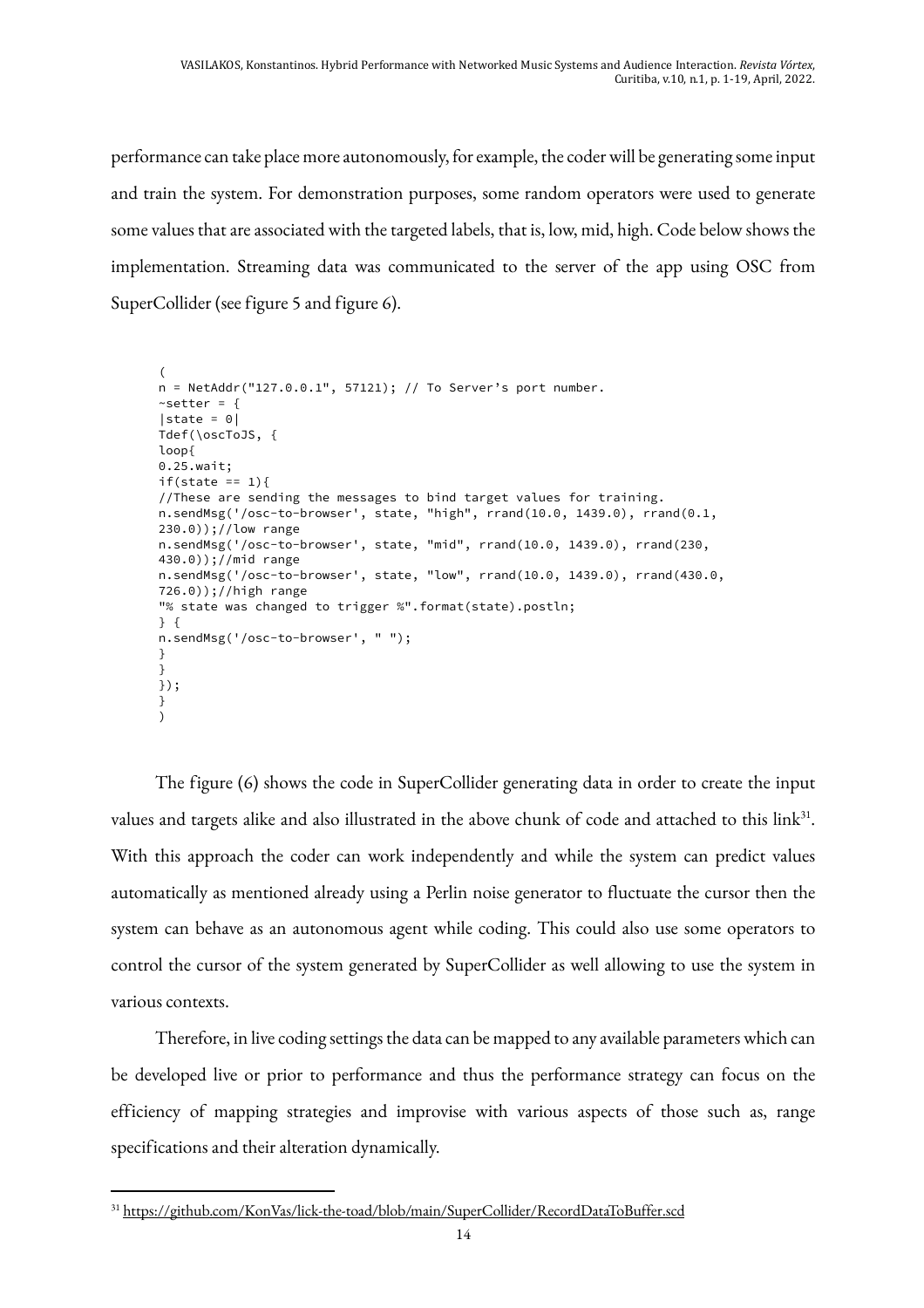That is, the implementation would control parameters using the incoming streams (x,y, regression values) in order to create an indeterministic behavior which could be moderated using live coding techniques and real time balancing of range specifications and other techniques applicable to control data and sound synthesis parameters. For example, many to many or one to many bindings.



Figure 6 – Collection of Data from SuperCollider and Training of Lick The Toad.

#### **4.2 As Onsite Autonomous Instrument**

As mentioned briefly already, the system is able to provide a platform where users can use their smartphones to interact with each other and see others in the application controlling a host computer's sound design program. This can be used as onsite installation which will run with no live coding or other human intervention besides of controlling the data that fluctuates the sound design parameters. Future directions will include specific instructions regarding the installation process of the system and thus it will require other hardware and bespoke onsite hardware and loudspeakers specifications to host the system as an interactive audio-visual installation.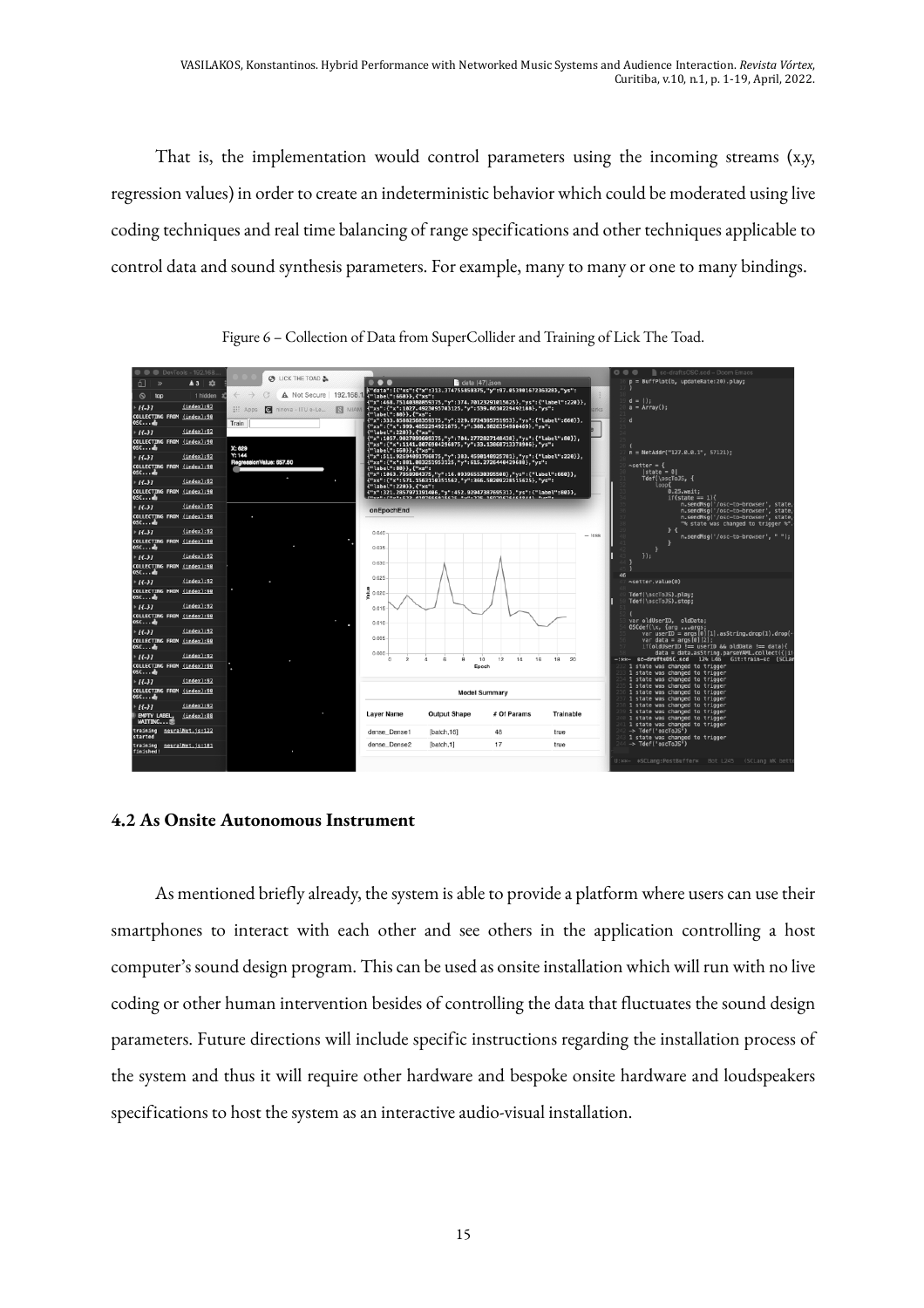## **5. Future Directions**

The application is at the stage of finalizing and running it via a local server in NodeJS. While it is an ongoing project, it is constantly adapted upon the requirements of projects. One of the future projects that the system may be used is with acoustic instrumentalists and train a model of the neural network using sensors for gestural information and interpreted in various ways.

The primary goal of the project is to make the system accessible using a mobile device for online interactions. That means the users can interact from distant locations to train the system as well as interpret the data to create telematic sonification work. One possible way to implement this reciprocal interaction between training and sonifying amongst remote user(s) is to embed a remote server project developed by Serkan Sevilgen, a demo of this project can be seen at this link<sup>32</sup>.

It seems to provide a fertile solution to creating projects that focus on connecting remote or locally embodied interactions, in the case of remote settings, and the wake of isolation and remoteness periods due to the pandemic of COVID19 this may provide a useful tool for interaction and creative collaboration.

For this it is required to be deployed and hosted on a remote server; this remains to be implemented in due course and finalization of other features will be implemented accordingly. Thus, next steps include the deployment of the platform as an online app which can host remote interactions amongst users across the internet and distribute data for various purposes, e.g., on site sound synthesis clients or live coders alike. Finally, further directions of this project will provide the combination of cosmetic and more eloquently appealing visualizations of the data, both in training and prediction modes. Finally, another future implementation which can be considered to expand on the creative outcomes of the system will provide the interaction between sound events and their visualization in real time, that is the sound events to be create real time graphics in another page of the interface.

<sup>&</sup>lt;sup>32</sup> https://www.youtube.com/watch?v=uP1\_Jp-sfOc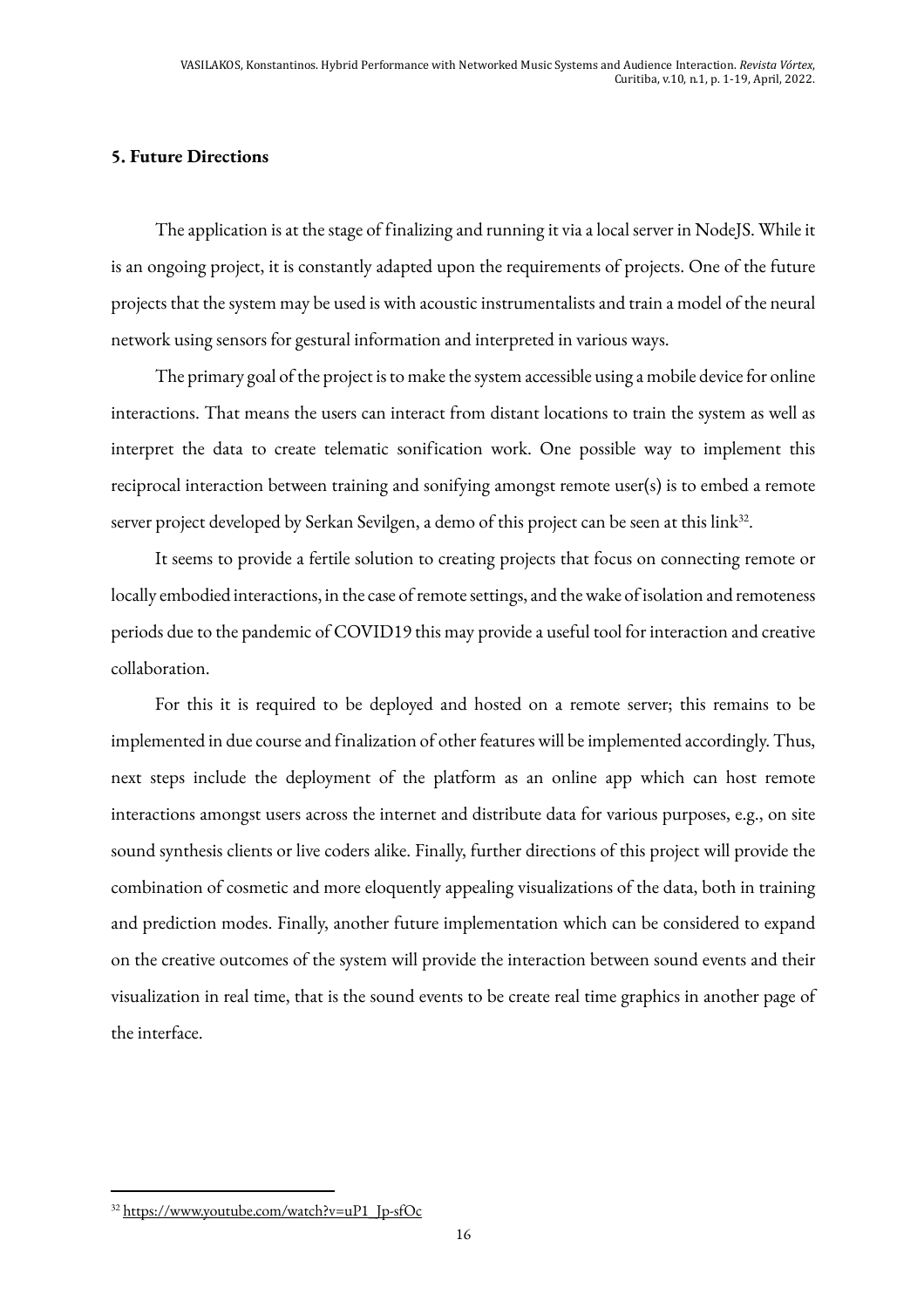## **6. Conclusion**

With the advent of machine learning technologies in the browser and its distributed collaborations it opens a brave new area for experimentation and musical research. Placing the audience in the forefront of the compositional epicenter instead of being a passive listener enables the collective interaction and real time communication amongst users and performers alike. This will provide for another level of exploration of creative nuances but also challenges for computer music practitioners and digital artists. Lick the Toad provides an interface to collect data from mobile devices and train a model to create further real time sonifications, which can be both triggered by the participants and/or used for live coding performances alike. So far, the system runs as a local environment in ad-hoc network using NodeJS and SuperCollider for sonification purposes. The project has been proven to be quite flexible in terms of the collection of training data and thus it can be adapted to various projects, e.g., instruments and bystanders such as in the context of an on-site installation. Once the model is trained the interpretation can be mapped using OSC and SuperCollider as its sound engine. Further explorations will allow for a fully decentralization of the data collection and run as a mobile application hosted and deployed on a remote server. This will allow for a wider interaction amongst users across the network. The idea of using the audience as input during the performance will allow to open up a real time dialogue with the coder and influence their decisions.

## **REFERENCES**

AMERSHI, S.; CAKMAK, M.; KNOX, W.B.; KULESZA, T. Power to the People: The Role of Humans in Interactive Machine Learning. *AI Magazine*, [online] 35(4), pp.105–120, 2014. https://doi.org/10.1609/aimag.v35i4.2513

BAALMAN, M. *the machine is learning*. [Personal Website] Marije Baalman. 2020. Available at: <https://marijebaalman.eu/projects/the-machine-is-learning.html> [Accessed 16 April 2021].

CHAFE, C. Ping. 2001.

COLLINS, N.; MCLEAN, A.; ROHRHUBER, J.; WARD, A. Live coding in laptop performance. *Organised Sound*, [online] 8(3), pp.321–330, 2003. https://doi.org/10.1017/S135577180300030X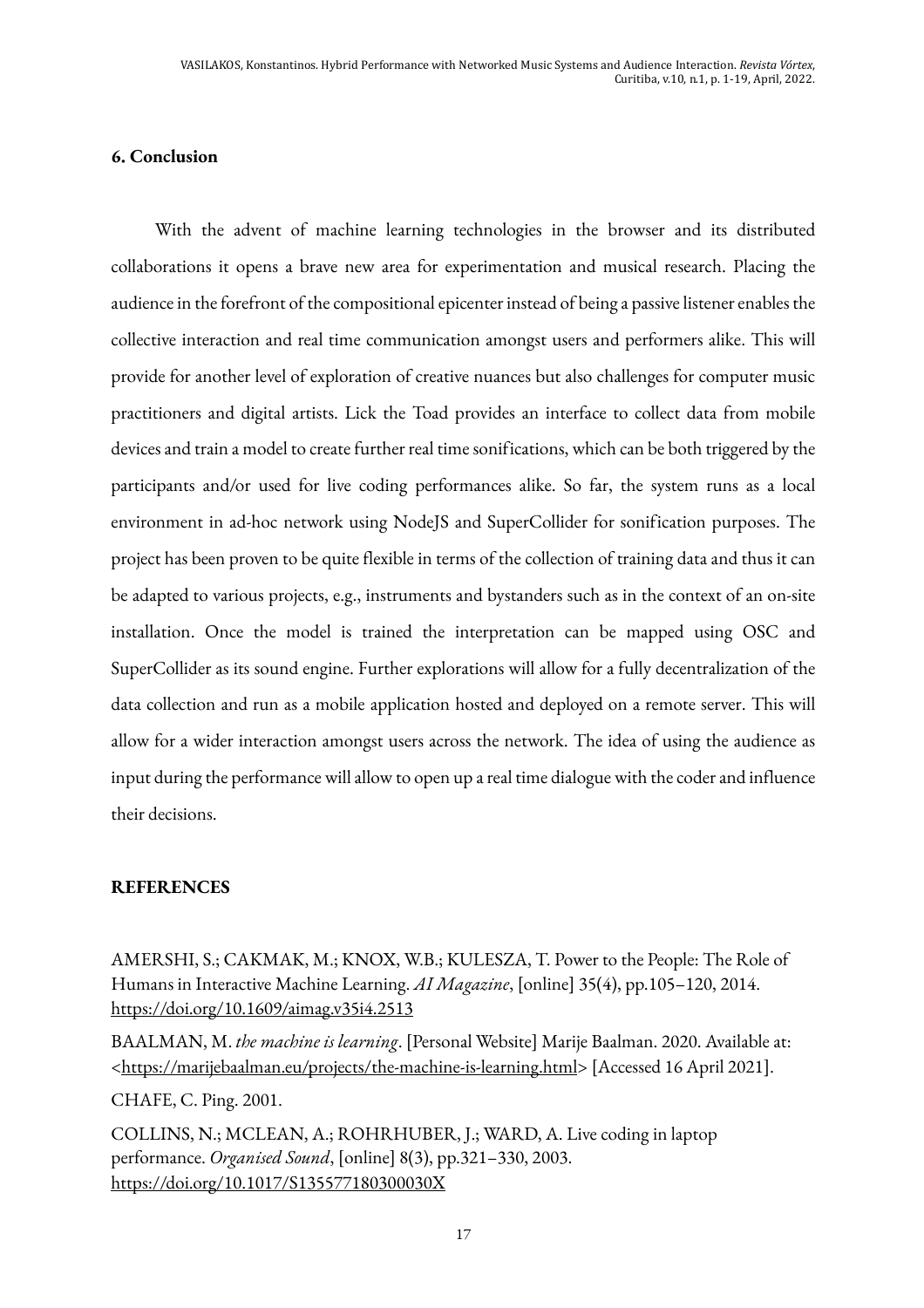CRAB, S. The 'Telharmonium' or 'Dynamophone' Thaddeus Cahill, USA 1897. *120 Years of Electronic Music*. 2013. Available at: <https://120years.net/wordpress/the-telharmoniumthaddeus-cahill-usa-1897/> [Accessed 5 April 2022].

FIEBRINK, R.; SONAMI, L. Reflections on Eight Years of Instrument Creation with Machine Learning. In: R. Michon and F. Schroeder, eds. *Proceedings of the International Conference on New Interfaces for Musical Expression*. [online] Birmingham, UK: Birmingham City University. pp.282– 288, 2020. Available at: <pdfs/nime2020\_paper45.pdf>

GRESHAM-LANCASTER, S. The Aesthetics and History of the Hub: The Effects of Changing Technology on Network Computer Music. Leonardo Music Journal 8 (1998): 39. https://doi.org/10.2307/1513398

HERMANN, T.; HUNT, A.; NEUHOFF, J. G. (eds). *The Sonification Handbook*. Berlin: Logos Verlag, 2011.

L. STURM, B.; BEN-TAL, O. Taking the Models back to Music Practice: Evaluating Generative Transcription Models built using Deep Learning. *Journal of Creative Music Systems*, [online] 2(1), 2017. https://doi.org/10.5920/JCMS.2017.09

LUKA, 2019. *Live Coding and Algorave*. [online] Medium. Available at: <https://lukabaramishvili.medium.com/live-coding-and-algorave-9eee0ca0217f> [Accessed 14 April 2021].

MANNING, P. *Electronic and computer music*. Rev. and expanded ed ed. Oxford ; New York: Oxford University Press, 2004.

NILSON, C. Live coding practice. In: *Proceedings of the 7th international conference on New interfaces for musical expression - NIME '07*. [online] the 7th international conference. New York, New York: ACM Press. p.112, 2007. https://doi.org/10.1145/1279740.1279760

SMITH, O.; TACCHINI, F. Network Ensemble Selected Network Studies. Number SF0010 in *The Strong of the Future*. Rizosfera, Via Guido de Ruggiero, 6 – 42123, Reggio Emilia – Italia, 2017.

VASILAKOS, K. Exploring Live Coding as Performance Practice. *2021*, [online] 21(Guz 2021), pp. 21–38, 2021. Available at:

<https://dergipark.org.tr/tr/pub/porteakademik/issue/66105/1033868> [Accessed 7 February 2022].

VASILAKOS, K.; WILSON, S.; MCCAULEY, T.; YEUNG, T.W.; MARGETSON, E; KHOSRAVI MARDAKHEH, M. Sonification of High Energy Physics Data Using Live Coding and Web Based Interfaces. In: R. Michon and F. Schroeder, eds. *Proceedings of the International Conference on New Interfaces for Musical Expression*. [online] Birmingham, UK: Birmingham City University. pp. 464-470, 2020. Available at: <pdfs/nime2020\_paper76.pdf>

WORRALL, D. *Sonification Design: From Data to Intelligible Soundfields*. Springer Publishing Company, Incorporated, 1st edition, 2019.

ZMÖLNIG, Io.; ECKEL, G. Live coding: An overview. *International Computer Music Conference, ICMC 2007*, pp. 295–298, 2007.